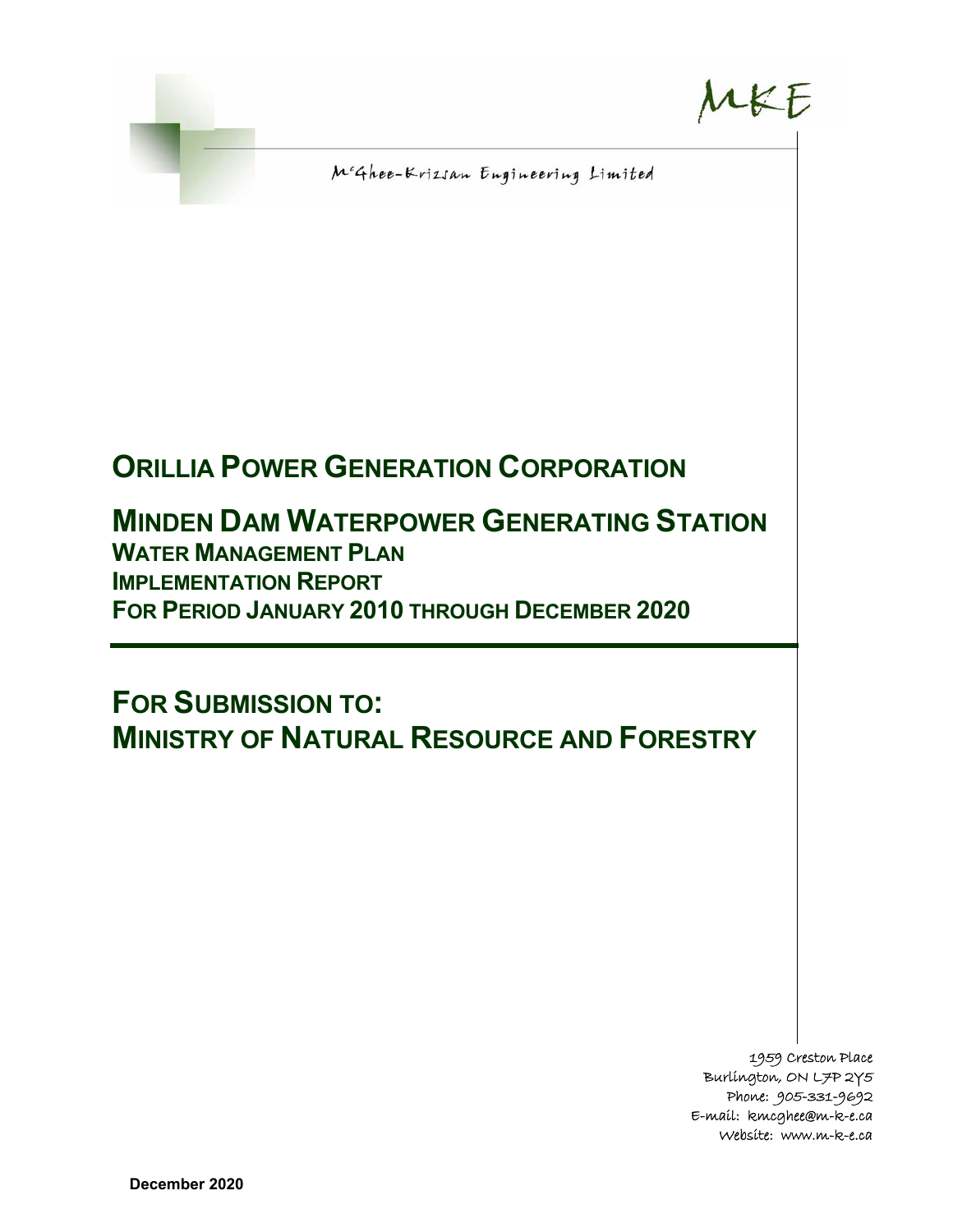### McGhee-Krizsan Engineering Limited

December 1, 2020

Ministry of Natural Resources and Forestry Peterborough District Office, Southern Region 1<sup>st</sup> Floor, 300 Water Street, Peterborough, ON K9J 3C7 (Submitted by email to kris.windover@ontario.ca)

Attention: Kris Windover, IRM Technical Specialist

Dear Mr. Windover:

#### **RE: MINDEN DAM WATERPOWER GENERATING STATION, WATER MANAGEMENT PLAN IMPLEMENTATION REPORT FOR THE PERIOD JANUARY 2010 THROUGH DECEMBER 2020**

Please find attached a copy of the first Implementation Report for the *Minden Dam Waterpower Generating Station Water Management Plan* (WMP) dated January 2010 and amended June 2018. MKE is submitting this report on behalf of Orillia Power Generation Corporation to fulfill the requirements of Section 8.0 of the Amended WMP.

Please do not hesitate to contact the undersigned at kmcghee@m-k-e.ca or 905-331- 9692 if you have any questions regarding this report or require any additional information.

\$

Yours truly,

Q O I SPnog main\$

7. V C

Karen McGhee, P.Eng. President

c.c Grant Hipgrave, President & CEO OPGC

C:\Karen\Orillia Power\3 Minden\WMP\2020-12-01\_ Minden Dam WMP Implementation Report.docx

1959 Creston Place Burlington, ON L7P 2Y5 Phone: 905-331-9692 E-mail: kmcghee@m-k-e.ca Website: www.m-k-e.ca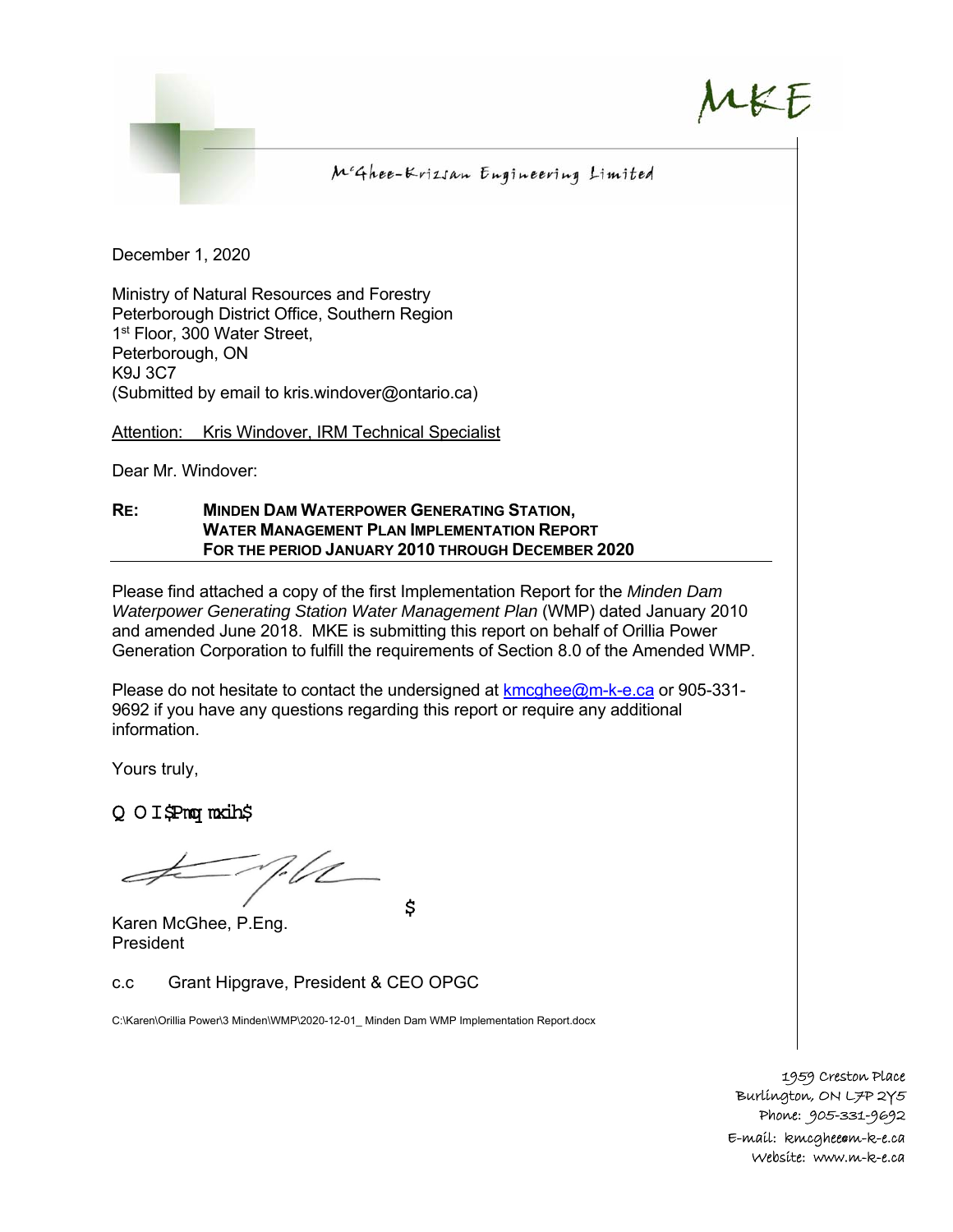

## **ORILLIA POWER GENERATION CORPORATION MINDEN DAM GENERATING STATION WATER MANAGEMENT PLAN IMPLEMENTATION REPORT FOR PERIOD JANUARY 2010 THROUGH DECEMBER 2020**

#### **Table of Contents**

#### **LETTER OF TRANSMITTAL**

| 2.0        |  |
|------------|--|
| 2.1<br>2.2 |  |
| 3.0        |  |
| 4.0        |  |
| 5.0        |  |
| 5.1        |  |
| 5.2        |  |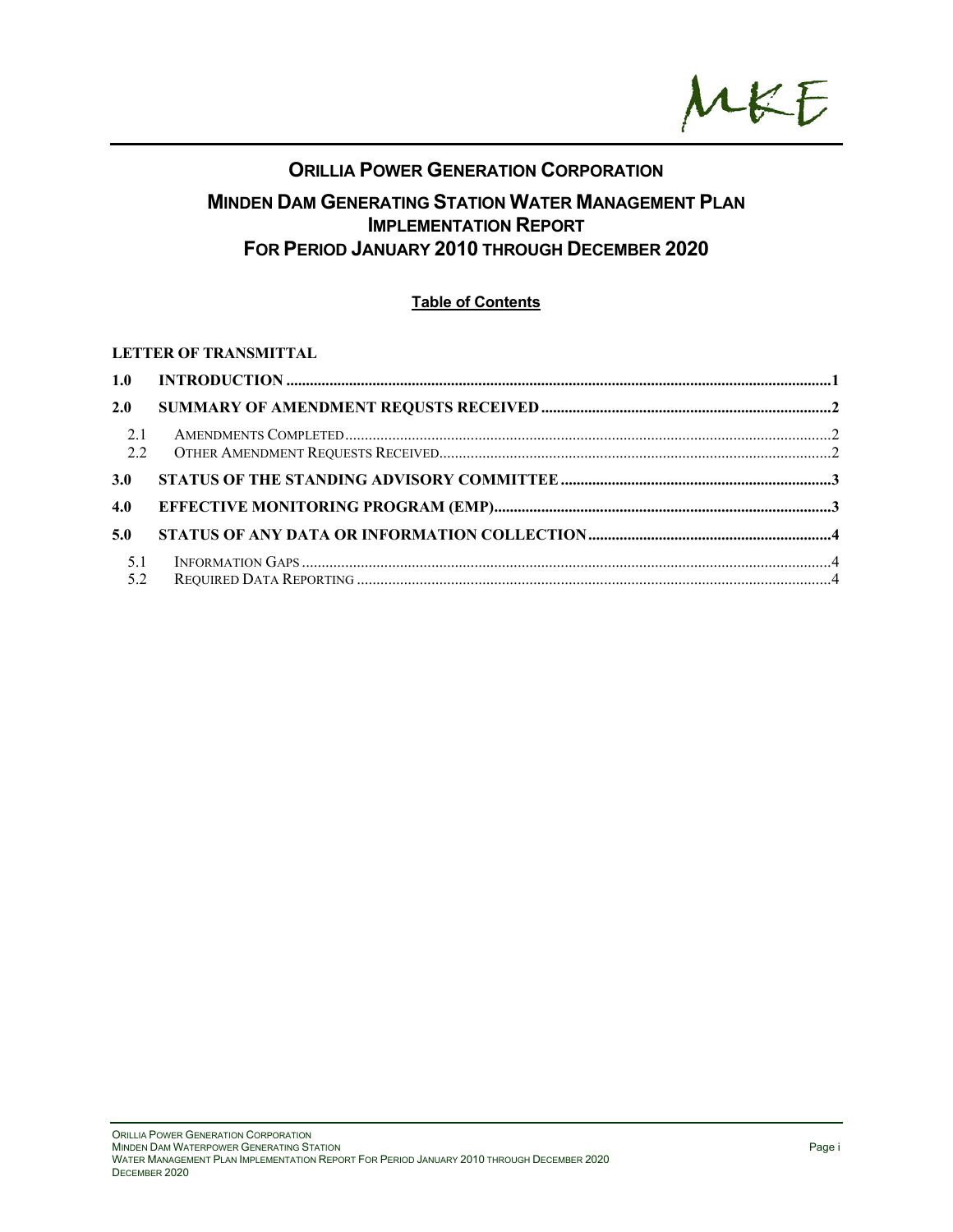## **1.0 INTRODUCTION**

The *Minden Dam Waterpower Generating Station Water Management Plan* (WMP) was prepared and finalized in January 2010 to follow the goals and principles set out in the Ministry of Natural Resources and Forestry's (MNRF) *Water Management Planning Guidelines for Waterpower* (MNRF, 2002). The WMP was subsequently amendment in 2018 to align with MNRF's *Maintaining Water Management Plan Technical Bulletin* (MNRF, 2016) that replaced the earlier 2002 guidelines.

The following document is the initial Implement Report for the facility since the requirement was added to the WMP in June 2018. Implementation Reports are generally required to be issued every five (5) years, however, as outlined in Section 8.0 of the amended WMP, this initial report is intended to cover the timeline from January 2010 through December 2020. It has been prepared on behalf of the Orillia Power Generation Corporation (OPGC)

This Implementation Report was prepared to provide plan proponents, MNRF, and interested parties with a status update on the WMP, provide transparency of dam operations, and help to inform adaptive management considerations. It is not intended to initiate a fundamental review of the WMP.

The WMP is categorized as a "Simplified WMP". A Simplified WMP is defined by MNRF as follows:

*"Plans prepared for a river section based on limited control over water flows and levels by waterpower facilities and water control structures, with few issues to resolve."* 

A Standing Advisory Committee was initially appointed for the WMP, however, this committee has since become inactive.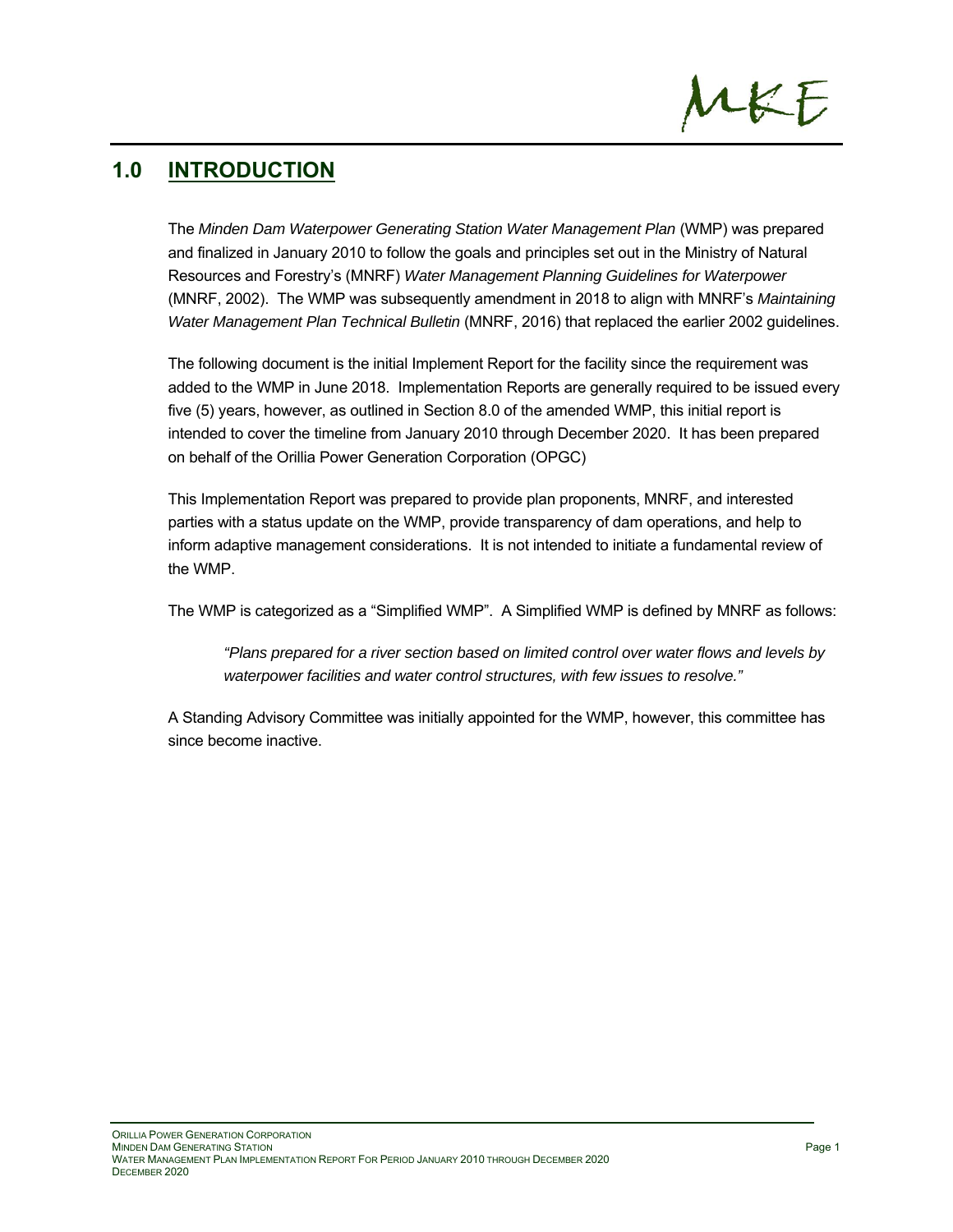

## **2.0 SUMMARY OF AMENDMENT REQUSTS RECEIVED**

#### **2.1 Amendments Completed**

The following is a list of all approved amendments completed since the original issuance of the Water Management Plan in January 2010:

#### June 29, 2018:

The MNRF approved an amendment for the Facility to align the plan with MNRF's approved 2016 Maintaining Water Management Plans Technical Bulletin. This amendment included changes to the following:

- o Removal of the expiry date, plan term, and mandatory review;
- o New amendment classification, processes and proponent roles, and responsibilities;
- o New compliance monitoring and data processes; and
- o Details of the new Implement Report.

Specifically, changes were made to the following sections:

- o Section 6.4 Monitoring and Reporting was revised;
- o Section 6.4 Compliance was revised;
- o Section 7 was replaced; and
- o Section 8 and Appendix F were added.

#### **2.2 Other Amendment Requests Received**

No other amendment requests were proposed or received by Orillia Power Generation Corporation during this review period of January 2010 through December 2020.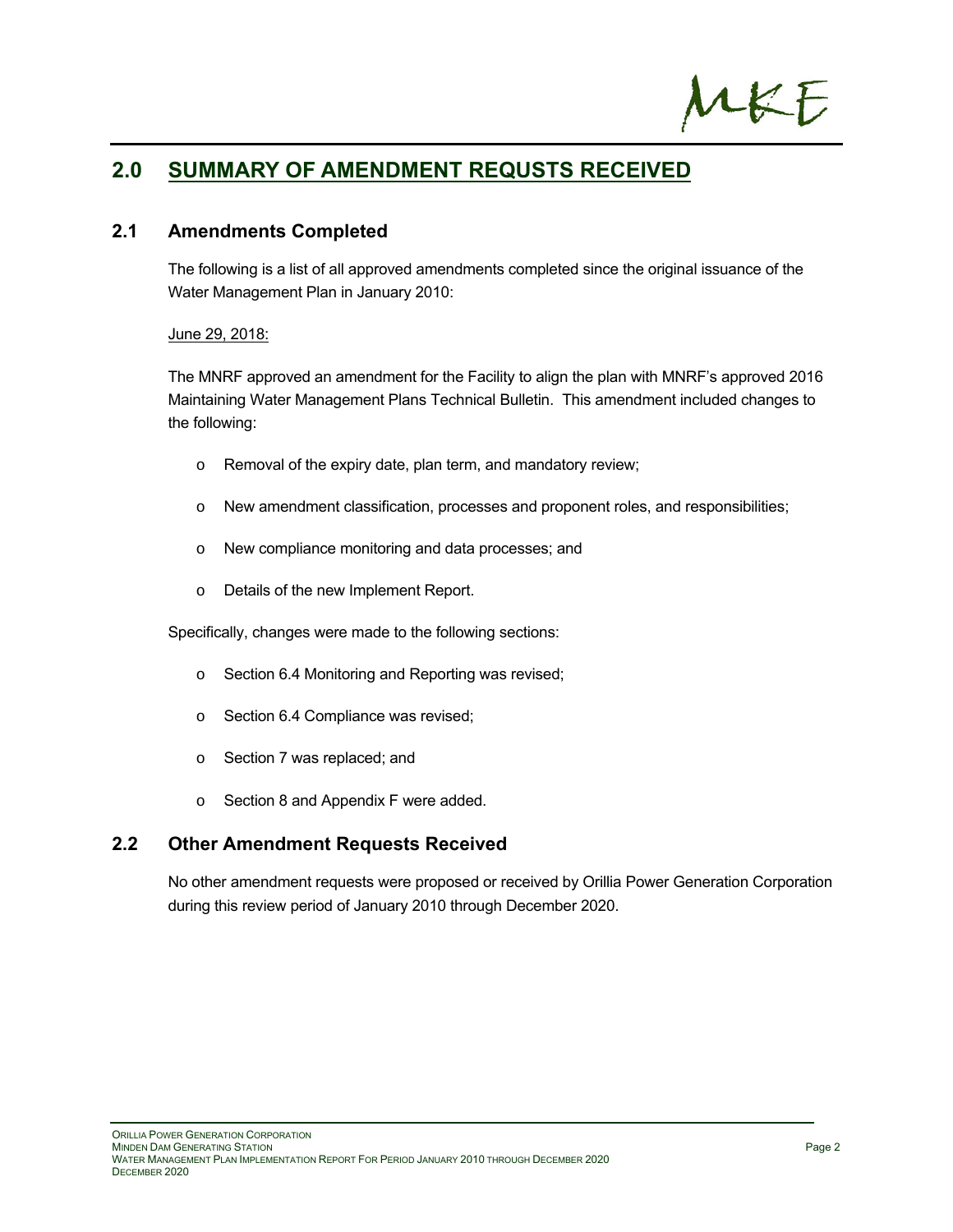

## **3.0 STATUS OF THE STANDING ADVISORY COMMITTEE**

OPGC formed a Standing Advisory Committee (SAC) shortly after the implementation of the WMP. Invitations to participate in the new SAC were issued to the Department of Fisheries and Oceans (DFO), Ministry of Natural Resources and Forestry (MNRF), the Township of Minden Hills, and Public Works Canada – Trent Severn Waterway (PWC-TSW). DFO, MNRF and the Township of Minden Hills participated in the initial meetings and correspondence exchanges. PWC-TSW declined to participate. After a few initial meetings, the committee became inactive. OPGC will reactivate the SAC should it propose or receive a request for an amendment that requires collaboration / consultation. A member(s) of the public may be invited to participate in a reactivated SAC if it is deemed to be in the public interest.

## **4.0 EFFECTIVE MONITORING PROGRAM (EMP)**

The Effective Monitoring Program (EMP) established in the WMP is focused on confirming that the operational regime of the facility maintains adequate downstream water elevations to support the aquatic environment.

As outlined in Section 6.3 of the WMP, OPGC established a manual water level gauge on the downstream golf course bridge. This gauge was monitored periodically after the implementation of the WMP, specifically during low flow periods. At no time did OPGC observe the water level being less than 269.5 m. However, there are no records of these readings. The gauge is currently in poor shape and in an inconvenient location for operations staff to use for regular reading.

OPGC alternatively configured its plant control system to trigger an alarm when conditions are such that the plant is required to go into daily recoverable flow. OPGC intends to continue this practice.

Moving forward, however, OPGC will replace the deteriorated gauge on the golf course bridge and take the hourly water levels of the Gull River at both gauges for June, July, August, Dec, Jan, and February twice, to satisfy the requirements of Section 6.3 of the WMP. The results of these readings will be provided in the next Implementation Report.